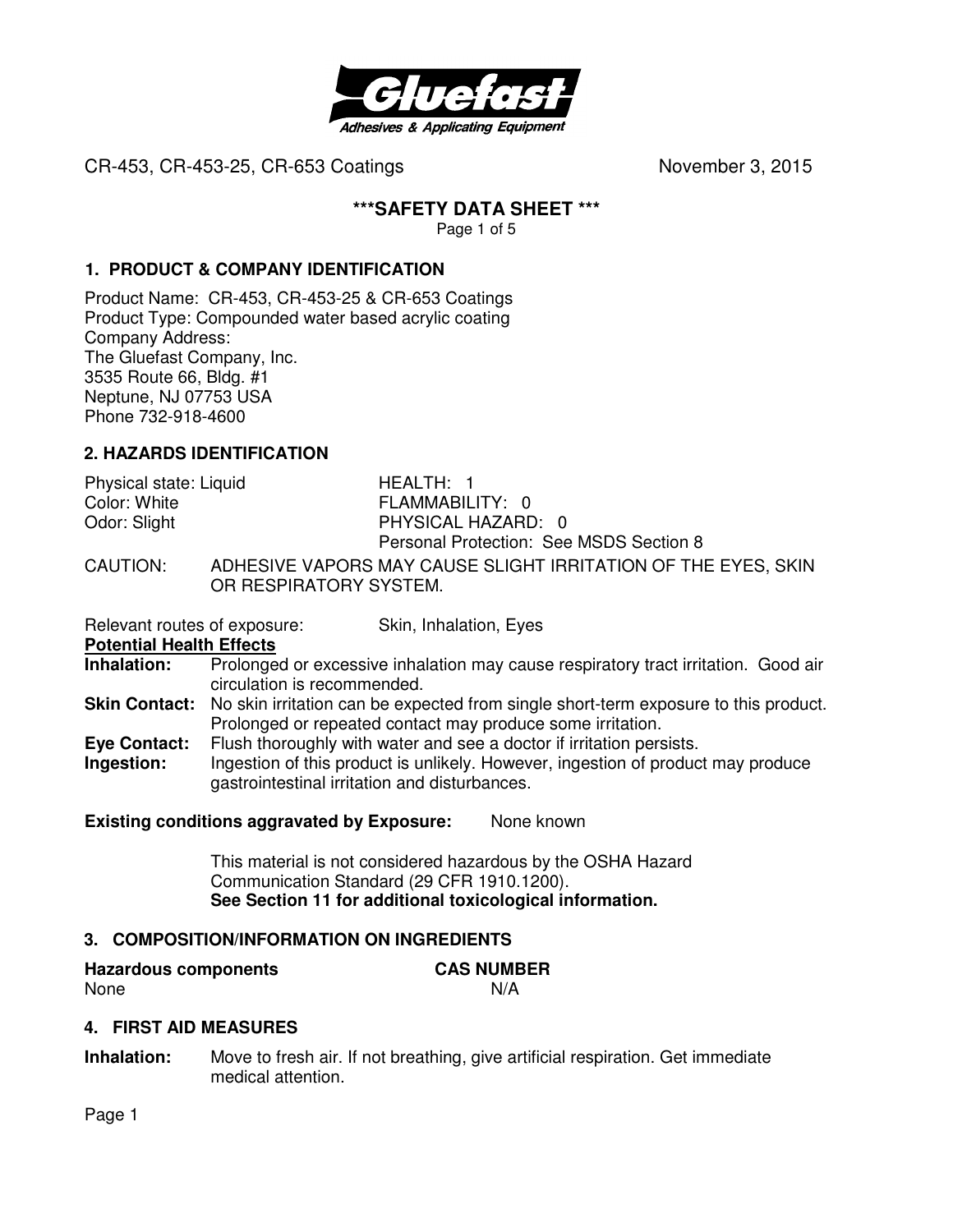

## **\*\*\*SAFETY DATA SHEET \*\*\***

Page 2 of 5

| <b>Skin contact:</b> | Immediately wash skin thoroughly with soap and water. Remove contaminated<br>clothing and footwear. Get immediate medical attention.                                |
|----------------------|---------------------------------------------------------------------------------------------------------------------------------------------------------------------|
| Eye contact:         | Rinse immediately with plenty of water, also under the eyelids, for at least 15<br>minutes. Get immediate medical attention.                                        |
| Ingestion:           | DO NOT induce vomiting unless directed to do so by medical personnel.<br>Never give anything by mouth to an unconscious person. Get immediate<br>medical attention. |

# **5. FIRE FIGHTING MEASURES**

| Flash point:                          | $>100$ C ( $>212.6$ F)                                                                                                                                                    |
|---------------------------------------|---------------------------------------------------------------------------------------------------------------------------------------------------------------------------|
| Auto ignition temperature:            | Not determined                                                                                                                                                            |
| Flammable/Explosive limits - lower:   | Not determined                                                                                                                                                            |
| Flammable/Explosive limits - upper:   | Not determined                                                                                                                                                            |
| <b>Extinguishing media:</b>           | Water spray (fog), foam, dry chemical or carbon dioxide.                                                                                                                  |
| Special firefighting procedures:      | Fire fighters should wear positive pressure self-contained<br>breathing apparatus (SCBA). Wear full protective clothing.                                                  |
| Unusual fire or explosion hazards:    | This product is an aqueous mixture which will not burn. If<br>evaporated to dryness, the solid residue may pose a slight<br>fire hazard.                                  |
| <b>Hazardous combustion products:</b> | NONE HAZARDOUS - contains no known hazardous<br>ingredients as defined by the Federal Hazardous<br>Substances Act or by the Dept. of Transportation under<br>CFR Title 49 |

### **6. ACCIDENTAL RELEASE MEASURES**

Use personal protection recommended in Section 8, isolate the hazard area and deny entry to unnecessary and unprotected personnel.

| Prevent further leakage or spillage if safe to do so. Do not allow<br>material to contaminate ground water system. Do not allow<br>product to enter sewer or waterways.                                                                                  |
|----------------------------------------------------------------------------------------------------------------------------------------------------------------------------------------------------------------------------------------------------------|
| Keep unnecessary personnel away. Ensure adequate ventilation.<br>Wear appropriate protective equipment and clothing during clean-<br>up. Dispose of contaminated material as waste according to item<br>13.                                              |
|                                                                                                                                                                                                                                                          |
| Avoid contact with eyes, skin and clothing. Wash thoroughly after<br>handling. Gloves recommended. Wear proper personal protecting<br>clothing and equipment.                                                                                            |
| Store at room temperature. Rotate stock using oldest material<br>first. Shelf life for opened containers is three months, unopened<br>containers six months. For safe storage, store above $0^{\circ}C$ (32 $^{\circ}F$ ).<br><b>KEEP FROM FREEZING.</b> |
|                                                                                                                                                                                                                                                          |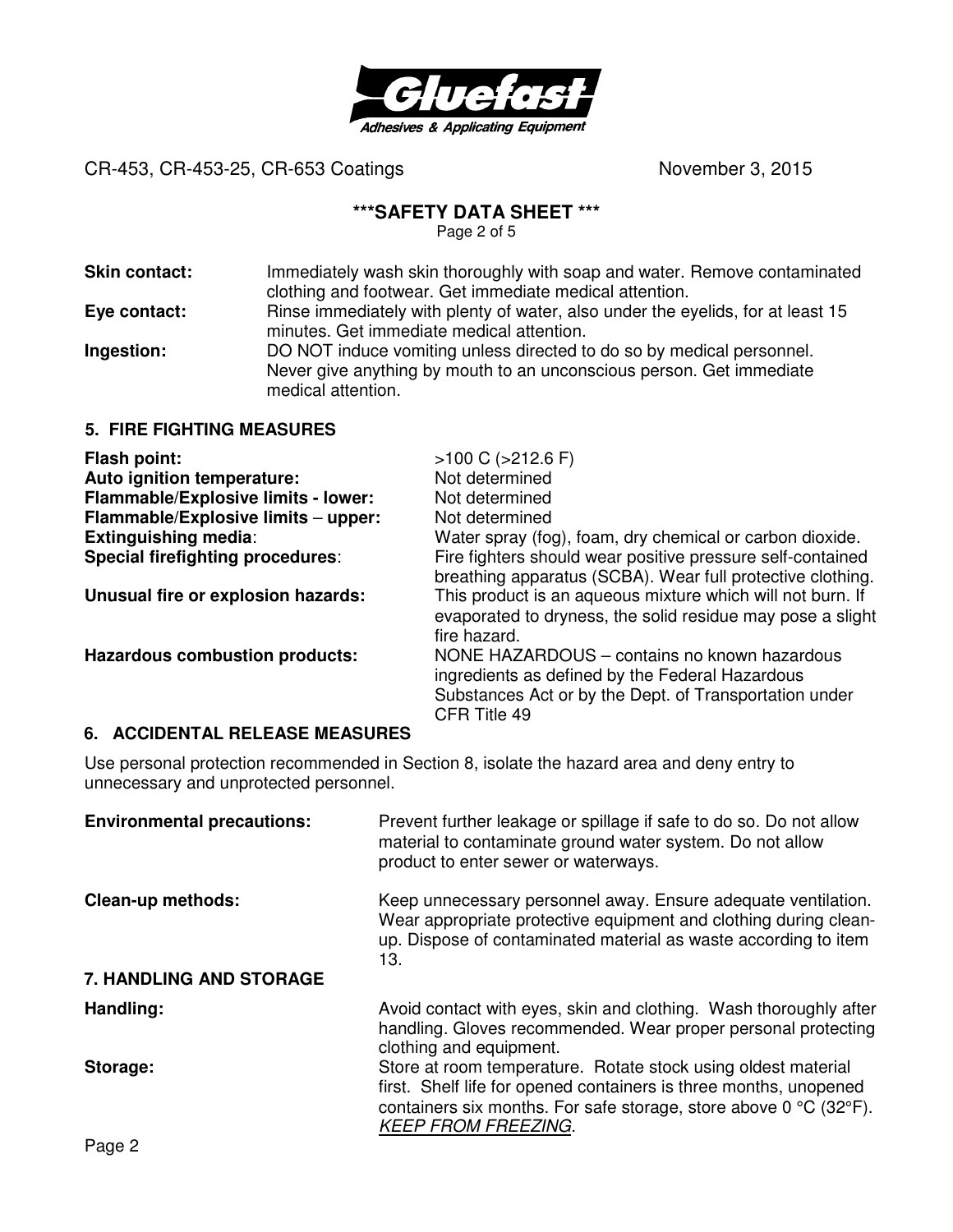

# **\*\*\*SAFETY DATA SHEET \*\*\***

Page 3 of 5

## **8. EXPOSURE CONTROLS/PERSONAL PROTECTION**

Employers should complete an assessment of all workplaces to determine the need for, and selection of, proper exposure controls and protective equipment for each task performed.

| <b>Hazardous components</b>    |                | <b>ACGIH TLV</b>                                                                                                                                                                                                                                                                        | <b>OSHA PELI</b> | <b>AIHA WEEL OTHER</b> |                                                                        |
|--------------------------------|----------------|-----------------------------------------------------------------------------------------------------------------------------------------------------------------------------------------------------------------------------------------------------------------------------------------|------------------|------------------------|------------------------------------------------------------------------|
| None                           |                | None                                                                                                                                                                                                                                                                                    | <b>None</b>      | <b>None</b>            | None                                                                   |
| <b>Engineering controls:</b>   | contamination. | Work should be done in an adequately ventilated area (i.e., ventilation<br>sufficient to maintain concentrations below one half of the PEL and<br>other relevant standards). Local exhaust ventilation is recommended<br>when general ventilation is not sufficient to control airborne |                  |                        |                                                                        |
| <b>Respiratory protection:</b> | 1910.134).     | limit(s). Observe OSHA regulations for respiratory use (29 CFR                                                                                                                                                                                                                          |                  |                        | Use NIOSH approved respirator if there is potential to exceed exposure |
| <b>Eyeface protection:</b>     | exists.        | Safety goggles or safety glasses with side shields. Full face protection<br>should be used if the potential for splashing or spraying of product                                                                                                                                        |                  |                        |                                                                        |
| <b>Skin protection:</b>        |                | Use impermeable gloves and protective clothing as necessary to<br>prevent skin contact. Wear suitable protective clothing.                                                                                                                                                              |                  |                        |                                                                        |

### **9. PHYSICAL AND CHEMICAL PROPERTIES**

| <b>Physical state:</b>                   | Liquid                         |
|------------------------------------------|--------------------------------|
| Color:                                   | White                          |
| Odor:                                    | Slight                         |
| <b>Odor threshold:</b>                   | Not available                  |
| pH:                                      | $7.0 - 7.5$                    |
| Vapor pressure:                          | 17.5 mbar (20 °C (68°F))       |
| <b>Boiling point/range:</b>              | $> 100 °C$ ( $> 212 °F$ )      |
| Freezing point/ range:                   | $0 °C$ (32°F) (Freezing point) |
| Specific gravity:                        | 1.1                            |
| Vapor density:                           | Heavier than air.              |
| <b>Flash point:</b>                      | $> 100 °C$ ( $> 212 °F$ )      |
| Flammable/Explosive limits - lower:      | Not determined                 |
| Flammable/Explosive limits - upper:      | Not determined                 |
| <b>Autoignition temperature:</b>         | Not determined                 |
| <b>Evaporation rate:</b>                 | Same as water.                 |
| <b>Solubility in water:</b>              | 100% Soluble                   |
| Partition coefficient (n-octanol/water): | Not determined                 |
| <b>VOC content:</b>                      | <b>Essentially Zero</b>        |
| <b>Percent Volatile:</b>                 | 55-65%                         |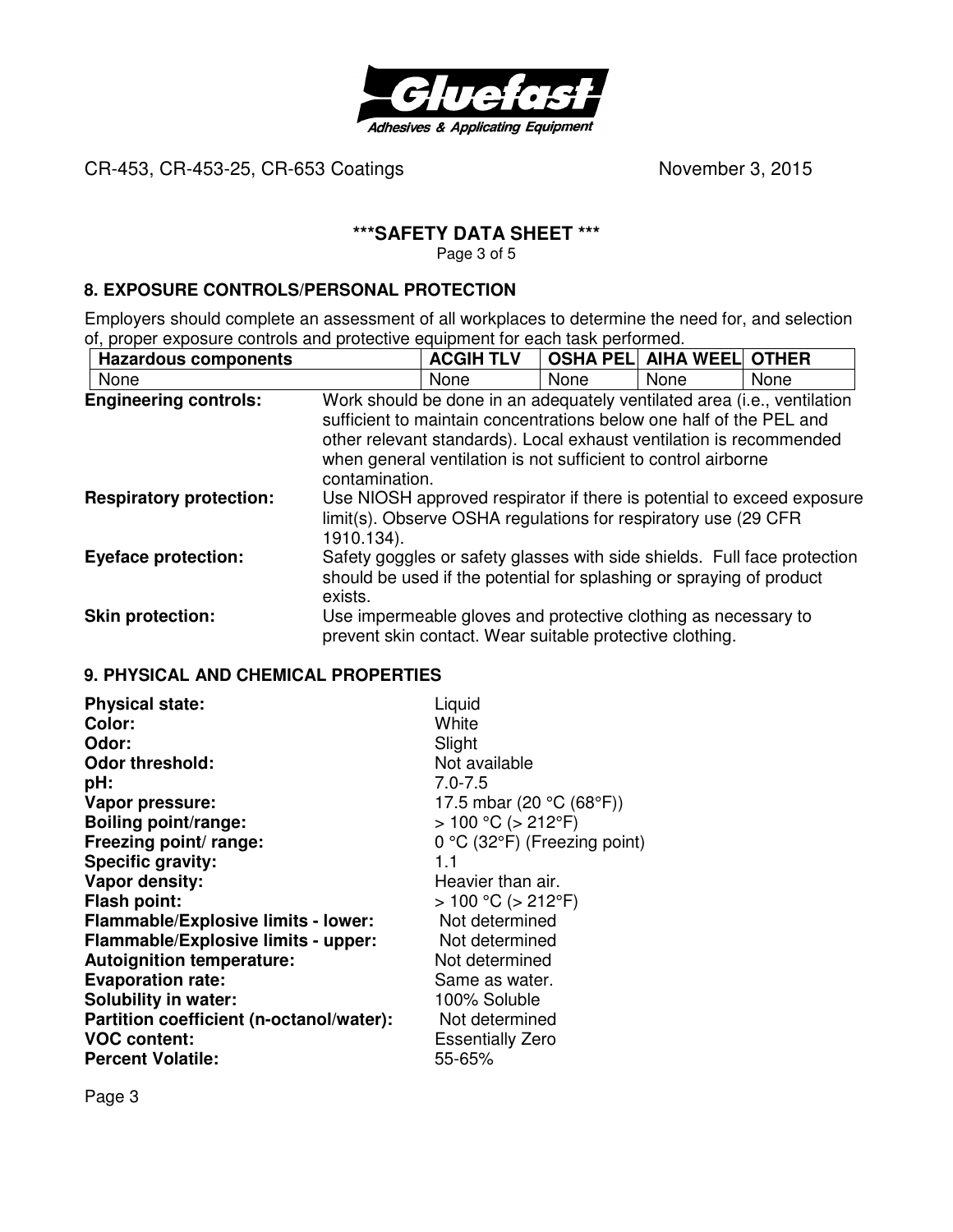

# **\*\*\*SAFETY DATA SHEET \*\*\***

Page 4 of 5

## **10. STABILITY AND REACTIVITY**

| Stability                                           | Stable under normal conditions of storage & use.                                         |
|-----------------------------------------------------|------------------------------------------------------------------------------------------|
| Hazardous reactions:                                | Will not occur.                                                                          |
| Hazardous decomposition products   Oxides of carbon |                                                                                          |
|                                                     |                                                                                          |
| Incompatible materials:                             | Contact with water reactive materials (such as oleum) can cause<br>exothermic reactions. |
| Conditions to avoid:                                | Do not freeze.                                                                           |

## **11. TOXICOLOGICAL INFORMATION**

| <b>Hazardous components</b> |      | NTB Carcinogen   IARC Carcinogen               | <b>OSHA Carcinogen</b><br>(Specifically Regulated) |
|-----------------------------|------|------------------------------------------------|----------------------------------------------------|
| None                        | None | None                                           | None                                               |
|                             |      |                                                |                                                    |
| <b>Hazardous components</b> |      | <b>Health Effects/</b><br><b>Target Organs</b> |                                                    |
| None                        |      | None                                           |                                                    |

# **12. ECOLOGICAL INFORMATION**

Ecological information: Not available **13. DISPOSAL CONSIDERATIONS Information provided is for unused product only. Recommended method of disposal:** Legal disposition of wastes is the responsibility of the owner/generator of the waste. Applicable federal, state and/or local regulations must be followed during treatment, storage, or disposal of waste containing this product. **Hazardous waste number:** Not a RCRA hazardous waste.

### **14. TRANSPORT INFORMATION**

| U.S. Department of Transportation Ground (49 CFR) |                         |
|---------------------------------------------------|-------------------------|
| Proper shipping name:                             | CR453GL-CR453PL-CR453DR |
|                                                   | CR653GL-CR653PL-CR653DR |

|                           | CR653GL-CR653PL-CR653DR               |
|---------------------------|---------------------------------------|
| Hazard class or division: | None                                  |
| Identification number:    | <b>None</b>                           |
| Packing group:            | Carton, 5-Gallon Pail, 55 Gallon Drum |
|                           |                                       |

Product is not regulated, non hazardous and not restricted for transport by air or water.